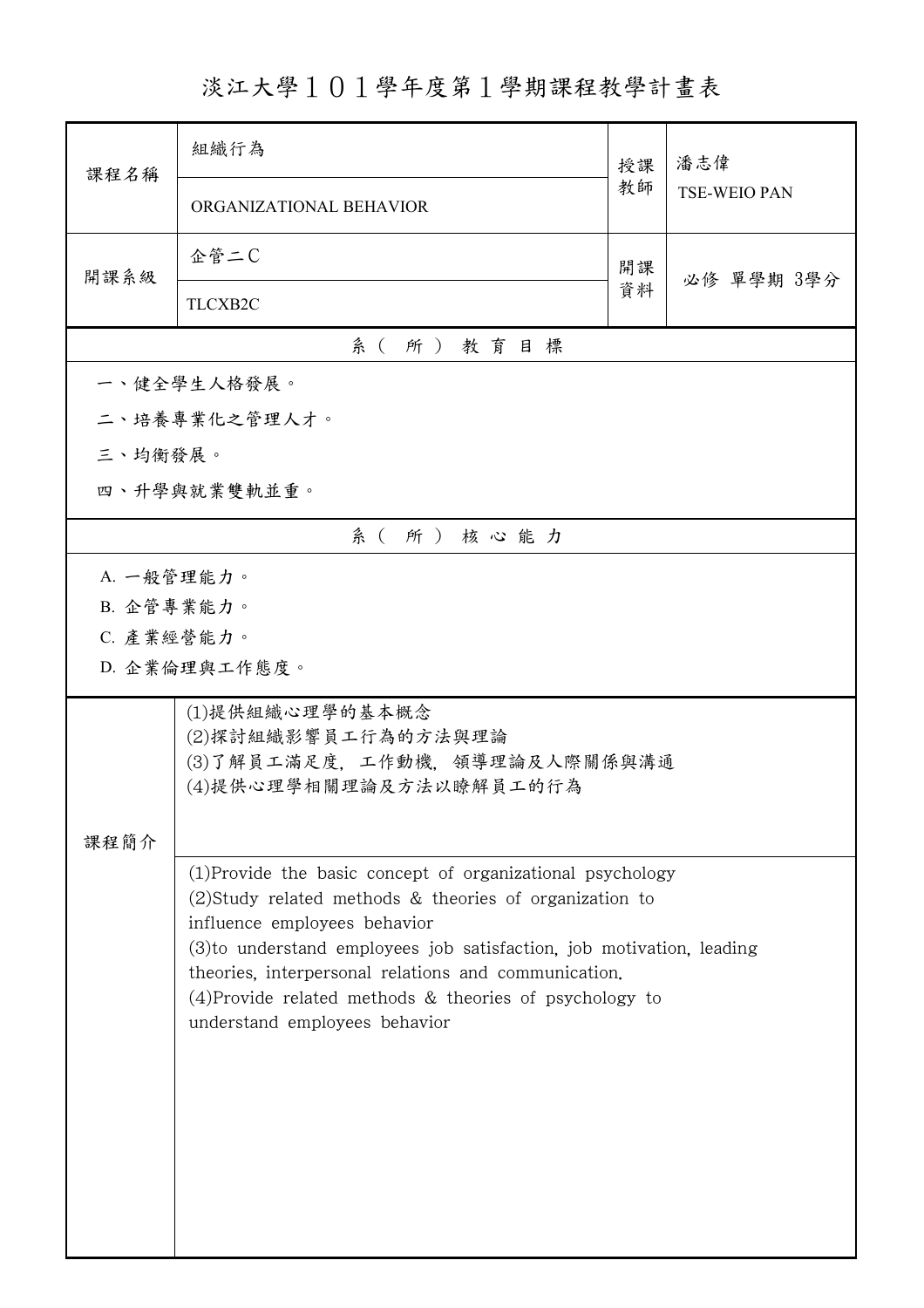本課程教學目標與目標層級、系(所)核心能力相關性

一、目標層級(選填): (一)「認知」(Cognitive 簡稱C)領域:C1 記憶、C2 瞭解、C3 應用、C4 分析、 C5 評鑑、C6 創造 (二)「技能」(Psychomotor 簡稱P)領域:P1 模仿、P2 機械反應、P3 獨立操作、 P4 聯結操作、P5 自動化、P6 創作 (三)「情意」(Affective 簡稱A)領域:A1 接受、A2 反應、A3 重視、A4 組織、 A5 內化、A6 實踐

二、教學目標與「目標層級」、「系(所)核心能力」之相關性:

 (一)請先將課程教學目標分別對應前述之「認知」、「技能」與「情意」的各目標層級, 惟單項教學目標僅能對應C、P、A其中一項。

 (二)若對應「目標層級」有1~6之多項時,僅填列最高層級即可(例如:認知「目標層級」 對應為C3、C5、C6項時,只需填列C6即可,技能與情意目標層級亦同)。

 (三)再依據所訂各項教學目標分別對應其「系(所)核心能力」。單項教學目標若對應 「系(所)核心能力」有多項時,則可填列多項「系(所)核心能力」。 (例如:「系(所)核心能力」可對應A、AD、BEF時,則均填列。)

| 序                        |                                                                           |                                                                                        | 相關性              |            |  |  |
|--------------------------|---------------------------------------------------------------------------|----------------------------------------------------------------------------------------|------------------|------------|--|--|
| 號                        |                                                                           | 教學目標(中文)<br>教學目標(英文)                                                                   |                  | 系(所)核心能力   |  |  |
| $\mathbf{1}$             | 了解組織行為的基本概念<br>understand the basic concept<br>of Organizational Behavior |                                                                                        | C <sub>2</sub>   | <b>ABD</b> |  |  |
| $\overline{2}$           | 探討組織影響員工行為的方法與理<br>論                                                      | Study related methods &<br>theories of organization to<br>influence employees behavior | C <sub>2</sub>   | <b>ABD</b> |  |  |
| $\overline{3}$           | 工作動機<br>Job motivation                                                    |                                                                                        | C <sub>2</sub>   | <b>ABD</b> |  |  |
| $\overline{4}$           | 領導理論<br>Leading theories                                                  |                                                                                        | C <sub>2</sub>   | <b>ABD</b> |  |  |
| $\overline{5}$           | 人際關係                                                                      | Interpersonal relations                                                                | C <sub>2</sub>   | <b>ABD</b> |  |  |
|                          | $6$ 溝通                                                                    | Communication                                                                          | C <sub>2</sub>   | <b>ABD</b> |  |  |
| $\overline{7}$           | 心理學理論                                                                     | Psychological theories                                                                 | C <sub>2</sub>   | <b>ABD</b> |  |  |
| 8                        | 口頭報告                                                                      | Oral report                                                                            | C <sub>2</sub>   | <b>ABD</b> |  |  |
| 教學目標之教學方法與評量方法           |                                                                           |                                                                                        |                  |            |  |  |
| 序<br>號                   | 教學目標                                                                      | 教學方法                                                                                   | 評量方法             |            |  |  |
| $\mathbf{1}$             | 了解組織行為的基本概念                                                               | 講述、討論                                                                                  | 紙筆測驗、報告、上課<br>表現 |            |  |  |
| $\overline{2}$           | 探討組織影響員工行為的方法與理<br>論                                                      | 討論                                                                                     | 紙筆測驗、報告、上課<br>表現 |            |  |  |
| $\overline{\mathcal{E}}$ | 工作動機                                                                      | 講述、討論                                                                                  | 紙筆測驗、報告、上課<br>表現 |            |  |  |
| $\vert$ 4                | 領導理論                                                                      | 講述、討論                                                                                  | 紙筆測驗、報告、上課<br>表現 |            |  |  |
| 5 <sup>1</sup>           | 人際關係                                                                      | 講述、討論                                                                                  | 紙筆測驗、報告、上課<br>表現 |            |  |  |
|                          |                                                                           |                                                                                        |                  |            |  |  |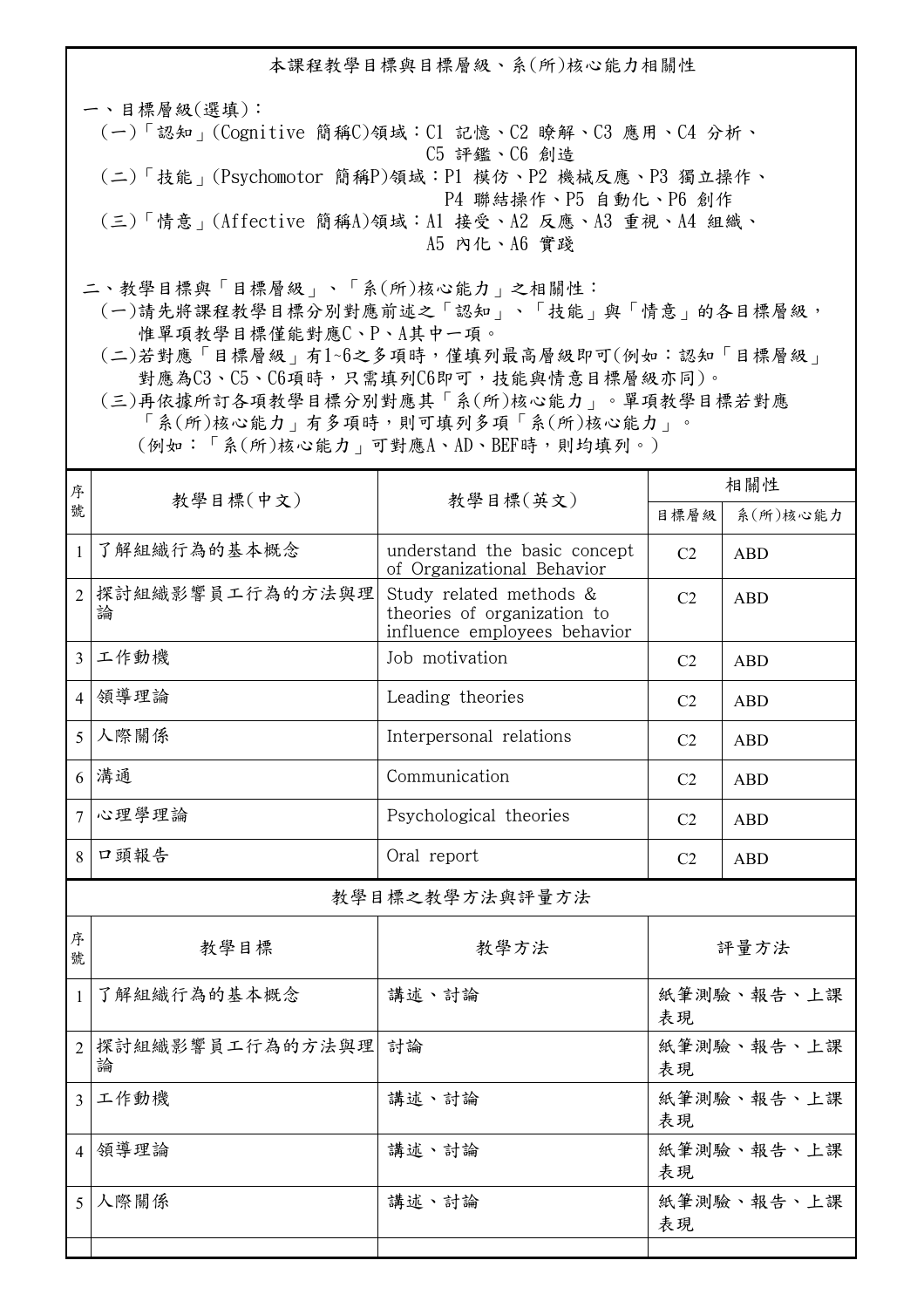| 6              | 溝通                          |            | 講述、討論                | 紙筆測驗、報告、上課<br>表現 |  |  |  |
|----------------|-----------------------------|------------|----------------------|------------------|--|--|--|
| $\overline{7}$ | 心理學理論                       |            | 講述、討論                | 紙筆測驗、報告、上課<br>表現 |  |  |  |
| 8              | 口頭報告                        |            | 講述、討論                | 紙筆測驗、報告、上課<br>表現 |  |  |  |
|                | 本課程之設計與教學已融入本校校級基本素養        |            |                      |                  |  |  |  |
|                | 淡江大學校級基本素養                  |            | 內涵說明                 |                  |  |  |  |
|                | 全球視野<br>$\langle \ \rangle$ |            |                      |                  |  |  |  |
|                | 洞悉未來                        |            |                      |                  |  |  |  |
|                | 資訊運用<br>$\langle \ \rangle$ |            |                      |                  |  |  |  |
|                | 品德倫理                        |            |                      |                  |  |  |  |
|                | 獨立思考                        |            |                      |                  |  |  |  |
| 樂活健康           |                             |            |                      |                  |  |  |  |
|                | 團隊合作                        |            |                      |                  |  |  |  |
|                | 美學涵養                        |            |                      |                  |  |  |  |
|                |                             |            | 授課進度表                |                  |  |  |  |
| 週<br>次         | 日期起訖                        |            | 內 容 (Subject/Topics) | 備註               |  |  |  |
| 1              | $101/09/10$ ~<br>101/09/16  | 課程進度介紹     |                      |                  |  |  |  |
| $\overline{c}$ | $101/09/17$ ~<br>101/09/23  | 組織心理學的基本概念 |                      |                  |  |  |  |
| 3              | $101/09/24$ ~<br>101/09/30  | 個體行為的研究    |                      |                  |  |  |  |
| 4              | $101/10/01$ ~<br>101/10/07  | 動機理論與管理    |                      |                  |  |  |  |
| 5              | $101/10/08$ ~<br>101/10/14  | 動機理論與管理    |                      |                  |  |  |  |
| 6              | $101/10/15$ ~<br>101/10/21  | 學習原理       |                      |                  |  |  |  |
| 7              | $101/10/22$ ~<br>101/10/28  | 感覺與知覺      |                      |                  |  |  |  |
| $\,$ 8 $\,$    | $101/10/29$ ~<br>101/11/04  | 人格         |                      |                  |  |  |  |
| 9              | $101/11/05$ ~<br>101/11/11  | 挫折         |                      |                  |  |  |  |